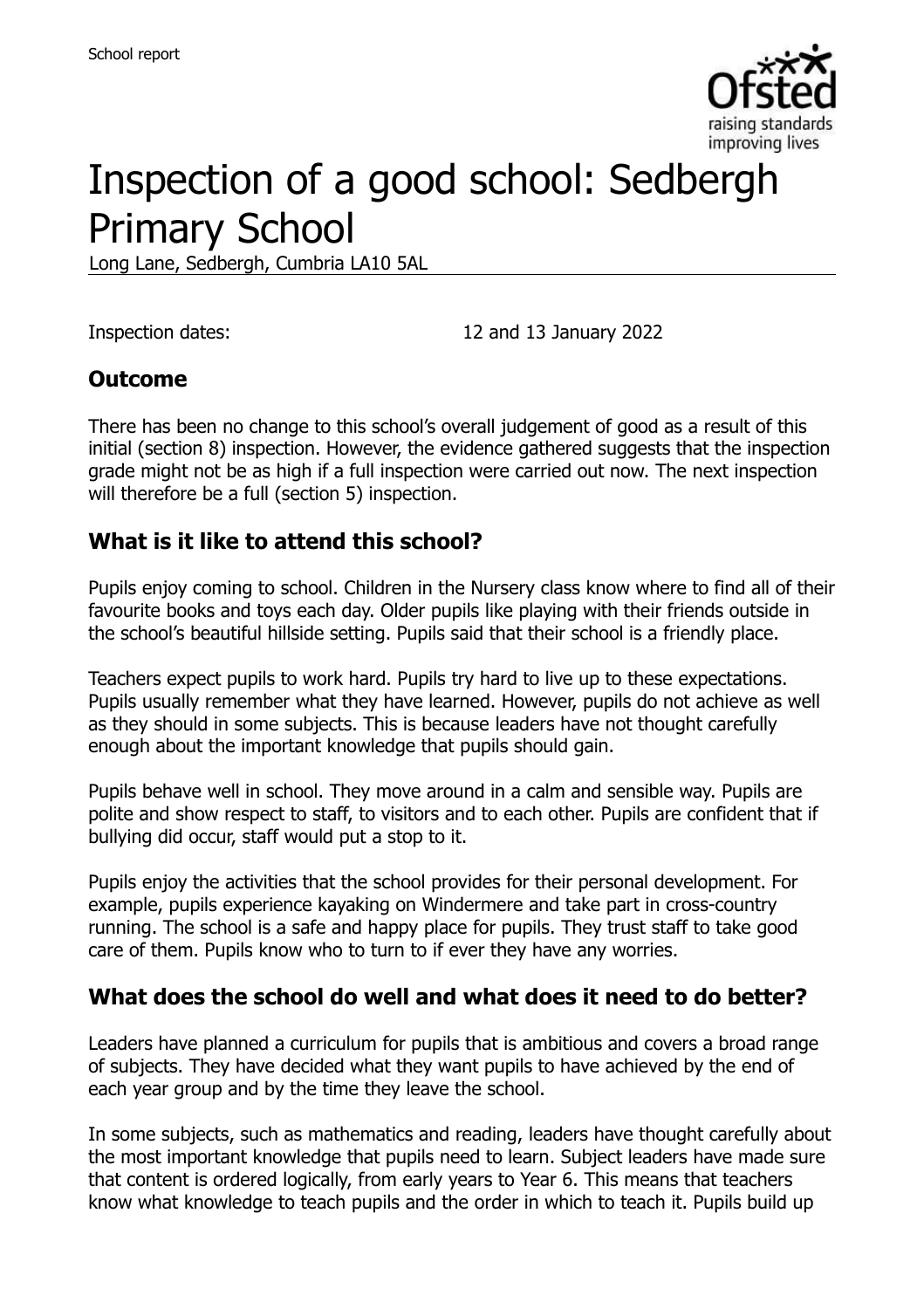

their knowledge securely over time in these subjects. However, this is not the case for other subjects. Leaders of these subjects have had limited training. The curriculum content is not as well organised. Teachers are less certain about the knowledge that pupils need to gain. This means that, at times, pupils do not learn everything that they should in these subjects.

Pupils in all classes show a love of reading. Children begin to learn phonics as soon as they start in the early years. They learn new letters and sounds each day and keep practising the ones that they already know. Teachers make sure that the words in reading books contain the letters and sounds that the pupils have already learned. This means that pupils, including those with special educational needs and/or disabilities (SEND), read with success and develop confidence. Older pupils are avid readers. They enjoy the wide range of texts that their teachers provide. They talked with enthusiasm about their favourite books and authors.

Teachers check to make sure that pupils are keeping up. Pupils have opportunities to go back to their earlier learning and to deepen their understanding. For example, in history, pupils in Year 5 revisited their learning about chronology, which helped them to remember the timeline of ancient civilisations. In Year 2, pupils learned more about addition when they looked for equal and unequal sets of objects. This practice helps pupils to deepen their knowledge and apply it in new ways.

Pupils work hard in class. They listen carefully to their teachers and try not to disturb each other by chatting. This sensible behaviour helps everyone to get on with their learning.

Leaders and staff work together to identify pupils who may have SEND. They work closely with parents, carers and other professionals to make sure that these pupils receive help if they need it. Sometimes, leaders and teachers have not thought carefully enough about the smaller steps of learning that these pupils need to take. This makes it difficult for teachers and leaders to check that this group of pupils is learning successfully.

Governors are mindful of the staff's workload and well-being. Governors consider these important issues when they make decisions about the school. They ask leaders for a range of important information, for example about the curriculum and about safeguarding. This information helps governors to know what the school does well and where things need to improve.

Pupils participate in a wide range of activities beyond the normal school day. For example, they take part in community events and raise funds for charitable causes. They enjoy after-school clubs such as multi-sports and gardening. Pupils experience democracy when they vote for members of the school council, and through visits to the Houses of Parliament. They learn about a range of faiths and cultures. This helps them to appreciate diversity in modern Britain. All of these activities support pupils' personal development.

In discussion with the headteacher, the inspector agreed that geography, art and design, design technology and computing may usefully serve as a focus for the next inspection.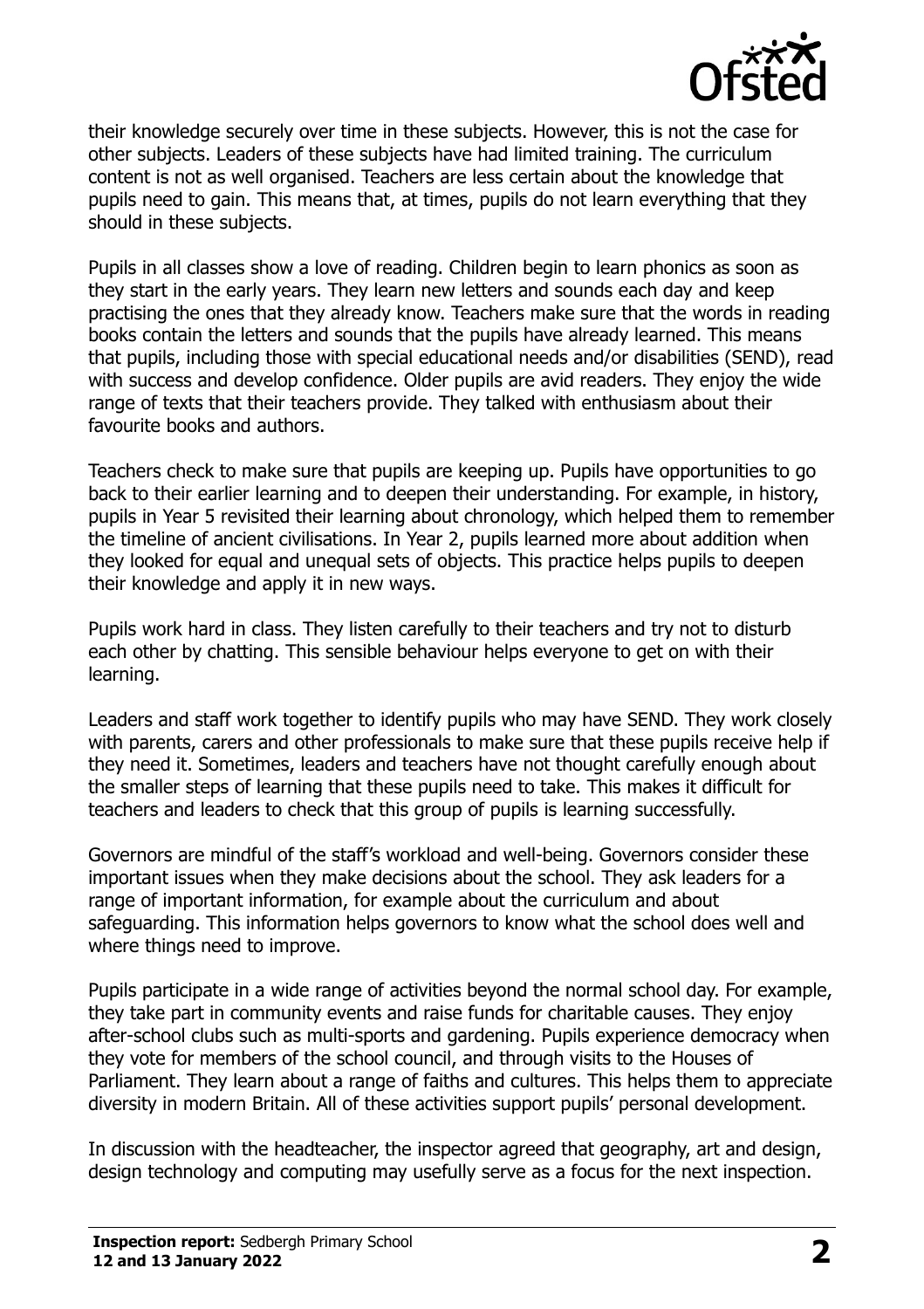

# **Safeguarding**

The arrangements for safeguarding are effective.

Staff receive regular training in a range of safeguarding matters. They know how to recognise signs of abuse or neglect in pupils. Leaders make sure that all staff know how to report any concerns they have about a pupil's welfare.

Leaders and staff have good relationships with parents and with a range of agencies, such as the local authority safeguarding hub. This enables them to get extra help for families who need it.

The curriculum helps pupils to learn how to keep themselves safe. For example, they know how to use the internet safely, and know about the dangers of sharing personal information.

# **What does the school need to do to improve?**

# **(Information for the school and appropriate authority)**

- In most foundation subjects, the curriculum structures do not provide enough information about the smaller components of learning that pupils need to learn. This means that teachers are unclear about what to teach, and pupils are not able to build on what they know. Leaders should ensure that the curriculum for subjects other than English and mathematics enables teachers to plan learning that allows pupils to know and remember more.
- Leaders of foundation subjects have had little training to help them carry out their roles. This impedes their ability to organise the curriculum well in their subjects and to check that it is having the impact that they intend across all year groups. Leaders should ensure that subject leaders have the necessary skills and expertise so that they can influence the curriculum in their areas of responsibility.
- The information provided for staff working with pupils with SEND is not consistently clear. This makes it difficult for adults to provide activities that support pupils to make the small steps of learning that they need to take. Leaders should ensure that adults understand the steps that pupils with SEND need to take in order to progress through the curriculum.

# **Background**

When we have judged a school to be good, we will then normally go into the school about once every four years to confirm that the school remains good. This is called a section 8 inspection of a good or outstanding school, because it is carried out under section 8 of the Education Act 2005. We do not give graded judgements on a section 8 inspection. However, if we find evidence that a school would now receive a higher or lower grade, then the next inspection will be a section 5 inspection. Usually this is within one to two years of the date of the section 8 inspection. If we have serious concerns about safeguarding, behaviour or the quality of education, we will deem the section 8 inspection as a section 5 inspection immediately.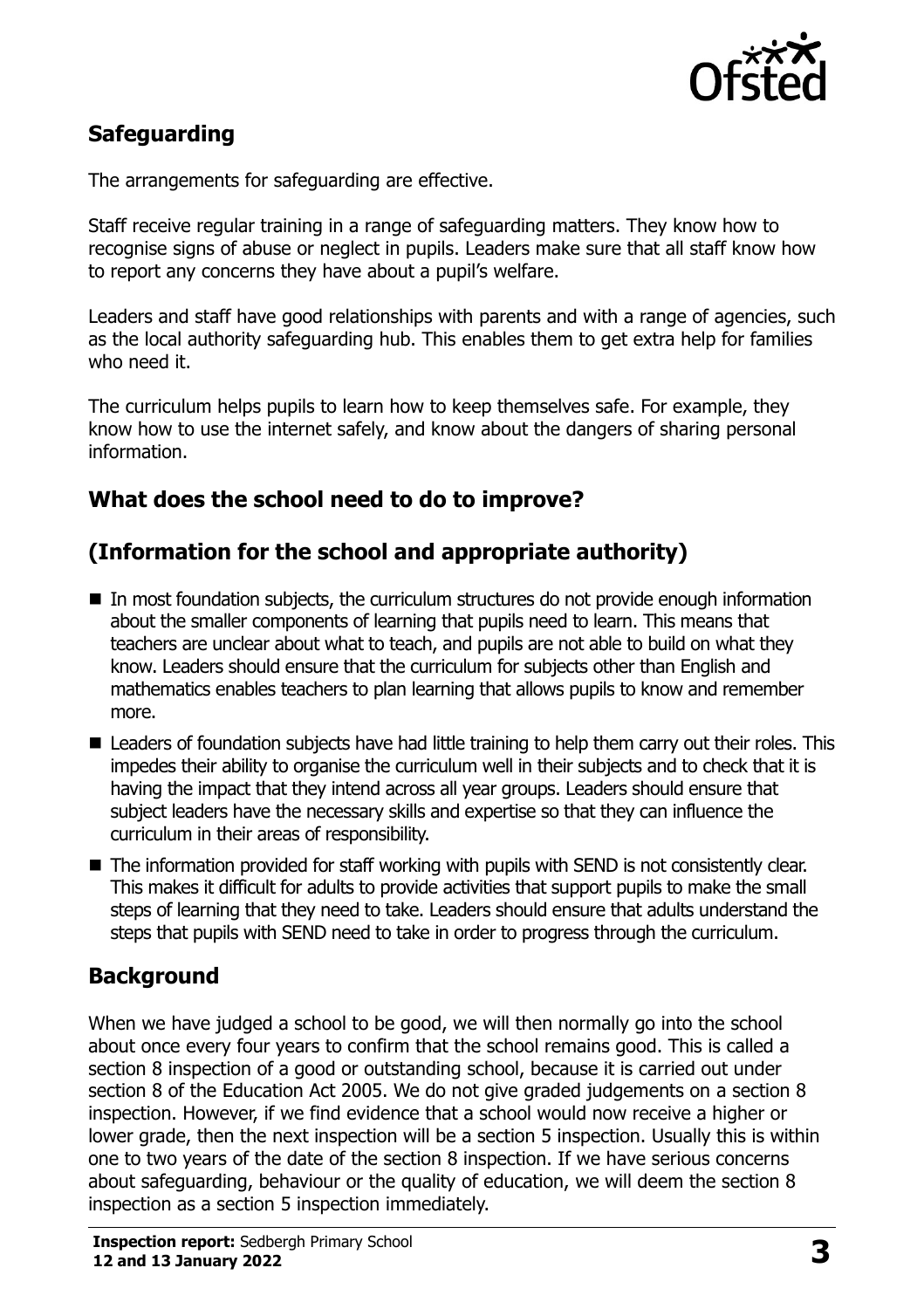

This is the first section 8 inspection since we judged the school to be good in September 2016.

# **How can I feed back my views?**

You can use [Ofsted Parent View](https://parentview.ofsted.gov.uk/) to give Ofsted your opinion on your child's school, or to find out what other parents and carers think. We use information from Ofsted Parent View when deciding which schools to inspect, when to inspect them and as part of their inspection.

The Department for Education has further quidance on how to complain about a school.

If you are the school and you are not happy with the inspection or the report, you can [complain to Ofsted.](https://www.gov.uk/complain-ofsted-report)

#### **Further information**

You can search for [published performance information](http://www.compare-school-performance.service.gov.uk/) about the school.

In the report, '[disadvantaged pupils](http://www.gov.uk/guidance/pupil-premium-information-for-schools-and-alternative-provision-settings)' refers to those pupils who attract government pupil premium funding: pupils claiming free school meals at any point in the last six years and pupils in care or who left care through adoption or another formal route.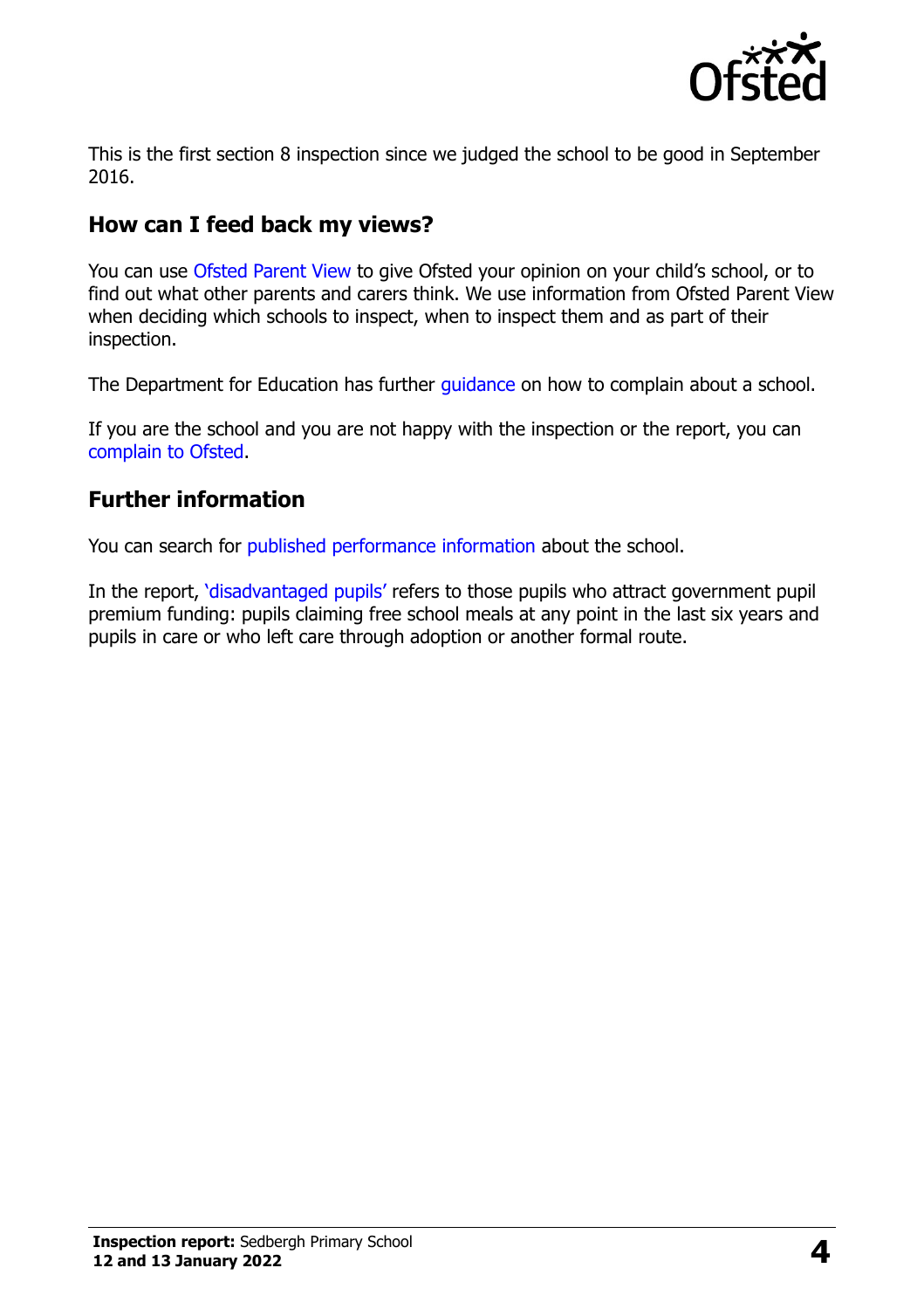

#### **School details**

| Unique reference number             | 112233                                                                 |
|-------------------------------------|------------------------------------------------------------------------|
| <b>Local authority</b>              | Cumbria                                                                |
| <b>Inspection number</b>            | 10204403                                                               |
| <b>Type of school</b>               | Primary                                                                |
| <b>School category</b>              | Community                                                              |
| Age range of pupils                 | 3 to 11                                                                |
| <b>Gender of pupils</b>             | Mixed                                                                  |
| Number of pupils on the school roll | 153                                                                    |
| <b>Appropriate authority</b>        | The governing body                                                     |
| <b>Chair of governing body</b>      | Peter Irvine                                                           |
| <b>Headteacher</b>                  | Victoria Hudson                                                        |
| Website                             | www.sedberghprimary.org.uk                                             |
| Date of previous inspection         | 27 and 28 September 2016, under section<br>5 of the Education Act 2005 |

# **Information about this school**

- A new headteacher was appointed to the school on 4 January 2022.
- Since the last inspection, a new governing body, including a new chair of governors, has been appointed.
- The school uses no alternative provision.

#### **Information about this inspection**

- This was the first routine inspection the school received since the COVID-19 pandemic began. The inspector discussed the impact of the pandemic with leaders and has taken that into account in her evaluation of the school.
- The inspector carried out deep dives in these subjects: early reading, mathematics and history. For each deep dive, the inspector met with subject leaders, looked at curriculum plans, visited a sample of lessons, spoke to teachers, spoke to some pupils about their learning and looked at samples of pupils' work. The inspector observed some pupils reading to a familiar adult.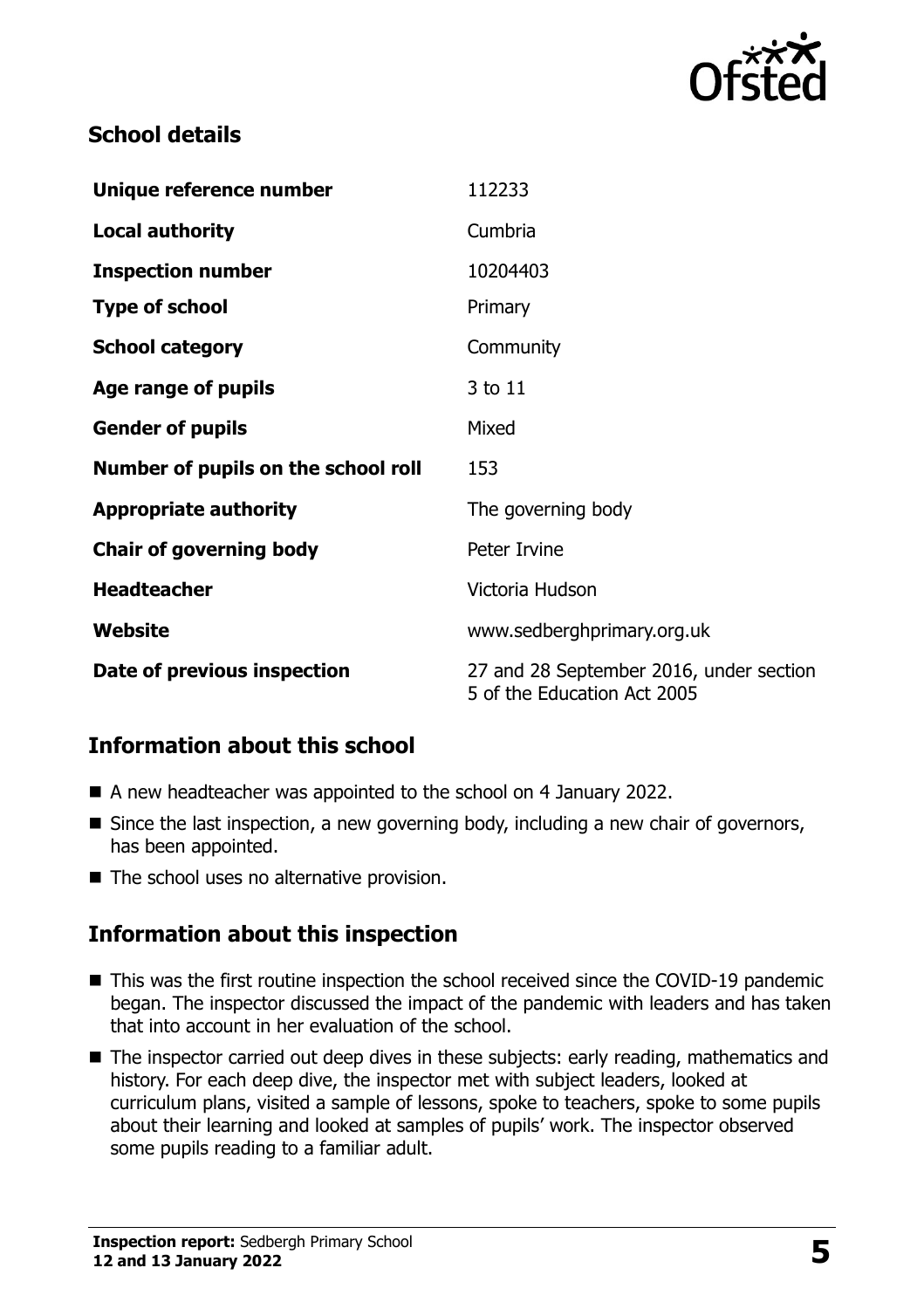

- The inspector also looked at curriculum planning and spoke to leaders about some other subjects.
- The inspector spoke to pupils about school life. She also talked to a few parents at the school gate. The inspector took into account the responses to Ofsted Parent View and to the staff and pupil questionnaires.
- The inspector met with the headteacher, deputy headteacher, curriculum and subject leaders and governors. The inspector also met with a representative from the local authority.
- The inspector looked at a range of documentation and spoke with leaders, staff and pupils in order to evaluate the effectiveness of safeguarding.

#### **Inspection team**

Mavis Smith, lead inspector **Her Majesty's Inspector**